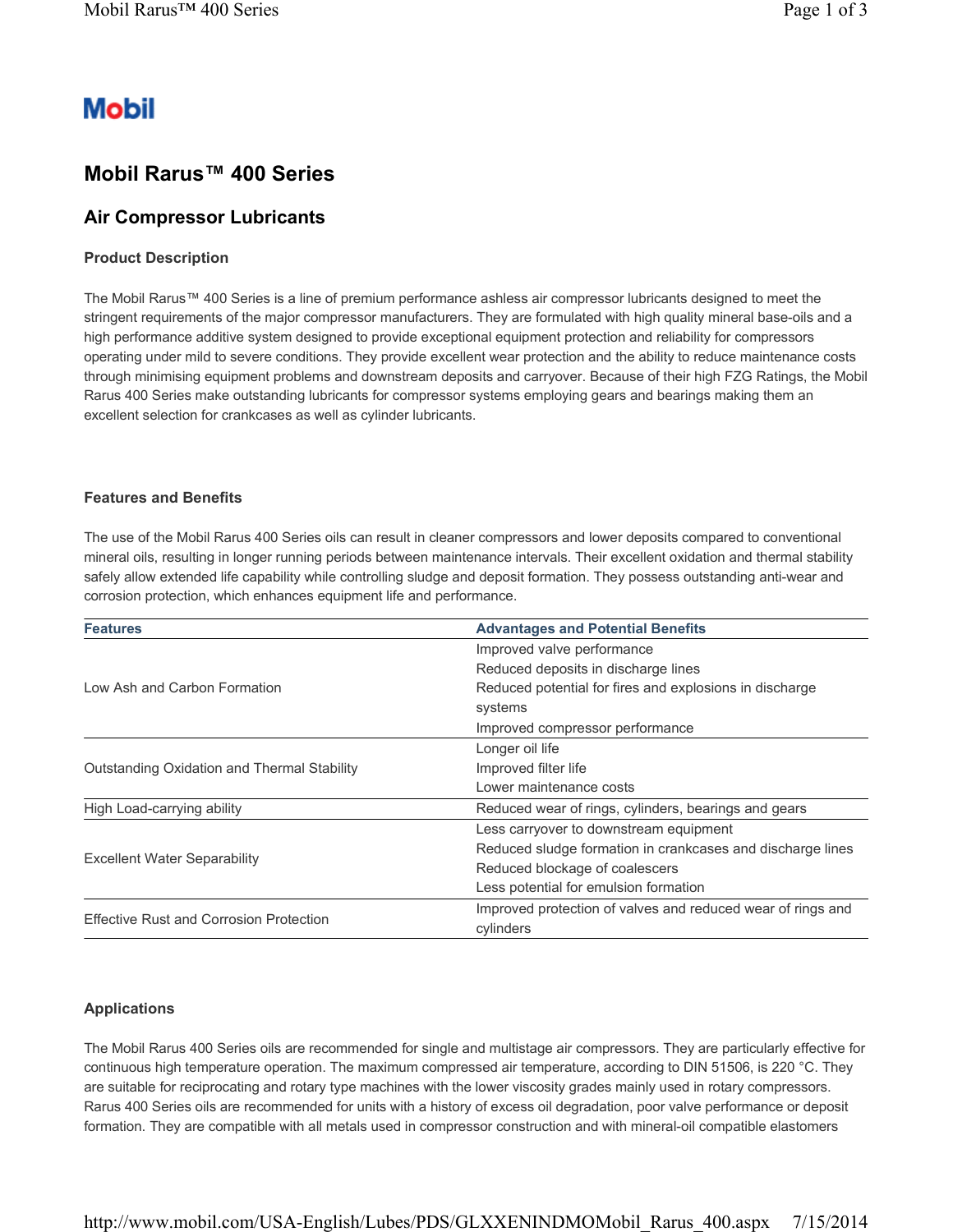used in seals, O-rings and gaskets.

Mobil Rarus 400 Series oils are not intended or recommended for use in air compressors for breathing applications.

The following types of compressors have shown excellent performance with the Mobil Rarus 400 Series oils:

- Reciprocating air compressor crankcases and cylinders
- Rotary screw compressors
- Rotary vane compressors
- Axial and centrifugal compressors
- Compressor systems with critical gears and bearings
- Compressors used in stationary and mobile applications

#### **Specifications and Approvals**

| Mobil Rarus 400 Series meets or exceeds the<br>requirements of: | 425 | 426 | 429 |  |
|-----------------------------------------------------------------|-----|-----|-----|--|
| DIN 51506 VD-L (1985-09)                                        |     |     |     |  |

#### **Typical Properties**

| <b>Mobil Rarus 400 Series</b>                      | 424   | 425   | 426   | 427   | 429    |
|----------------------------------------------------|-------|-------|-------|-------|--------|
| <b>ISO Viscosity Grade</b>                         | 32    | 46    | 68    | 100   | 150    |
| Viscosity, ASTM D 445                              |       |       |       |       |        |
| cSt @ 40° C                                        | 32    | 46    | 68    | 104.6 | 147.3  |
| cSt @ 100° C                                       | 5.4   | 6.9   | 8.9   | 11.6  | 14.7   |
| Viscosity Index, ASTM D 2270                       | 105   | 105   | 105   | 100   | 100    |
| Sulfated Ash, wt%, ASTM D 874                      | 0.01  | 0.01  | 0.01  | 0.01  | 0.01   |
| Copper Strip Corrosion, ASTM D130, 3 h @ 100°<br>C | 1B    | 1B    | 1A    | 1B    | 1A     |
| FZG Load Support, DIN 51354, Fail Stage            | 12    | 11    | 12    | 11    | 11     |
| Rust Characteristics; ASTM D665 B; ASTM D665<br>Α  | Pass  | Pass  | Pass  | Pass  | Pass   |
| Foam Seq I, ASTM D 892                             | 10/0  | 20/0  | 0/0   | 30/0  | 430/20 |
| Flash Point, °C, ASTM D 92                         | 236   | 238   | 251   | 264   | 269    |
| Density @ 15° C, ASTM D 1298                       | 0.866 | 0.873 | 0.877 | 0.879 | 0.866  |

#### **Health and Safety**

Based on available information, this product is not expected to produce adverse effects on health when used for the intended application and the recommendations provided in the Material Safety Data Sheet (MSDS) are followed. MSDS's are available upon request through your sales contract office, or via the Internet. This product should not be used for purposes other than its intended use. If disposing of used product, take care to protect the environment.

All trademarks used herein are trademarks or registered trademarks of Exxon Mobil Corporation or one of its subsidiaries